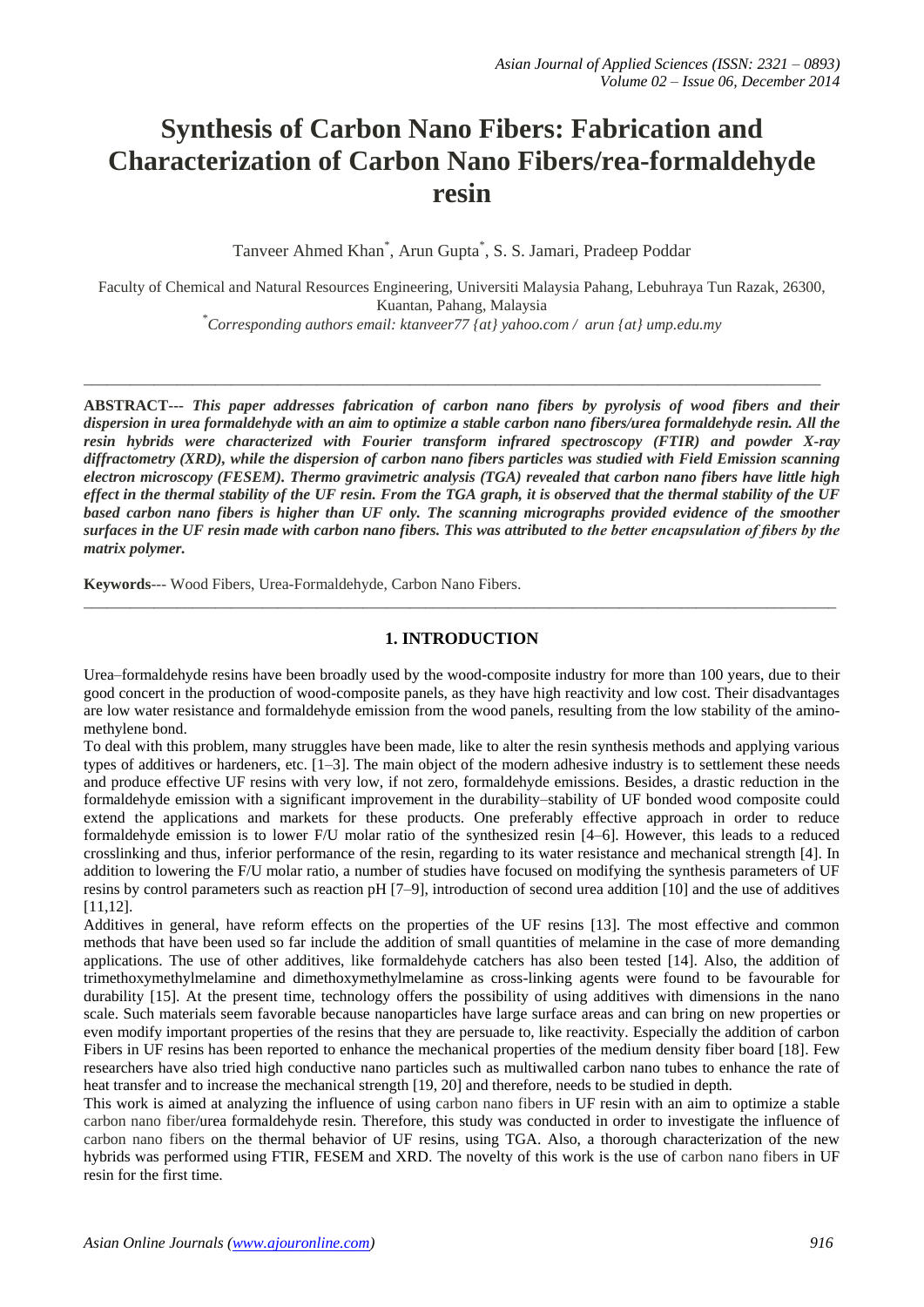# **2. EXPERIMENTAL**

#### **2.1 Materials**

Urea-formaldehyde (UF) liquid resin used for this study was received from Dynea Malaysia Sdn. Bhd. The viscosity of the UF resin at 300 °C was 170 centipoises, pH 8.27, density 1.286 kg/m3 and gel time at 100 °C is 36s.

#### **2.2 Carbon Nano Fibers**

The carbon nano fibers particles were synthesized using a furnace in an inert condition at  $350-450$  °C for 2-4 hours, after that the fibers were grinded by Retsch Chemtical Grinder ZM 200 at 18000 rpm for 30 to 40 seconds. The purity of carbon in carbon nano fibers was found to be 74.09% using elemental analysis system (CHNS analyser).

## **2.3 UF resin/carbon nano fibers hybrids synthesis**

The urea–formaldehyde (UF) resins prepared by Dynea Malaysia Sdn. Bhd. had final mole ratio F:  $U = 1.07$  and resulted from the reaction of urea (U) with formaldehyde (F). Carbon nano fibers were added in the UF resin at the levels of 1, 2.5, 3.5 and 5% (w/w). The UF/ activated carbon particles mixtures were mechanically stirred for 30 min before use. The pure UF resin sample was given the name CF-0 while the mixtures were named CF-1, CF-2.5, CF-3.5 and CF-5 respectively.

## **2.4 FTIR spectroscopy**

The hybrids were studied with FTIR in two different polymerization states: (i) as partially cross-linked polymers in liquid form, which is the usual condition that the UF resins are available on the market and (ii) as partially cured polymers in solid form. The partially cured resins were prepared by drying the liquid resins in a convection oven at 105  $^{\circ}$ C for 2 h. During the drying process, the curing of the resin is progressed and a three-dimensional network is built up corresponding to that developed during the production of wood-based panels. This process is irreversible and results in an insoluble resin. The FTIR transmittance spectra were obtained with a Spectrum 1000 Perkin-Elmer spectrometer in the spectral area of 400–4000 cm−1, with a resolution 2 cm−1 and 50 scans. For the resins in liquid form, the sandwich preparation method was used, in which a drop of hybrid is placed between two KBr pellets of 110 mg each. For the FTIR measurements of solid samples, KBr pellets with 1 wt. % of the powdered material were produced.

## **2.5 Field Emission scanning electron microscopy (FESEM)**

The morphology structure prepared samples was investigated in a JEOL JSM-7500F Field Emission Scanning Electron Microscopy (FESEM) provides narrower probing beams at low as well as high electron energy, resulting in both improved spatial resolution and minimized sample charging and damage. The samples were carbon coated in order to provide good conductivity of the electron beam. Operating conditions were accelerating voltage 20 kV; probe current 45 nA, and counting time 60 s.

#### **2.6 X-ray diffraction (XRD)**

X-ray Diffraction (XRD) measurements of solid UF containing carbon nano fibers and without carbon nano fibers were studied. The X-ray diffraction (XRD) was performed in a XRD analyzer. The samples were scanned in 2θ ranges 3-80° at a rate of 1deg/min. The generator was operated at Cu/30 kV/15 mA. The inter layer spacing (d002) of carbon nano fibers was calculated in accordance with Bragg equation: 2d  $\sin\theta = \lambda$ .

#### **2.7 Thermogravimetric analysis (TGA)**

Thermo gravimetric Analysis (TGA) measures the amount and rate of change in the weight of a material as a function of temperature or time in a controlled atmosphere. Measurements are used primarily to determine the composition of materials and to predict their thermal stability at temperatures up to 1000°C. The technique can characterize materials that exhibit weight loss or gain due to decomposition, oxidation, or dehydration. The Standard Practice for Calibration of Temperature Scale for Thermogravimetry follows the ASTM 1582 method.

The thermal stability was investigated by non-isothermal Thermogravimetry (TG, DTA) using a TA Instruments. Samples  $(6 \pm 0.2 \text{ mg})$  were placed in alumina crucibles. An empty alumina crucible was used as a reference. The samples were heated from 30 to 600°C in a 50ml/min flow of Nitrogen with a heating rate of 10°C/min.

# **3. RESULTS AND DISCUSSION**

#### **3.1 Characterization of resins, interactions with carbon nano fibers**

The chemical structure of UF resins can be specified as poly (methylene methylene ether hydroxymethylureas) which is resulted by the condensation reactions of urea with aqueous solution of formaldehyde. Carbon nano fibers have surface carbon and some hydrogen and nitrogen which can react with macromolecular end groups and mainly with hydroxyl groups via condensation reactions [21]. During the first step of addition reactions between urea and formaldehyde 1, 3 bishydroxymethyl urea (dimethylolurea) is produced, which has 2 hydroxyl groups and could interact with carbon and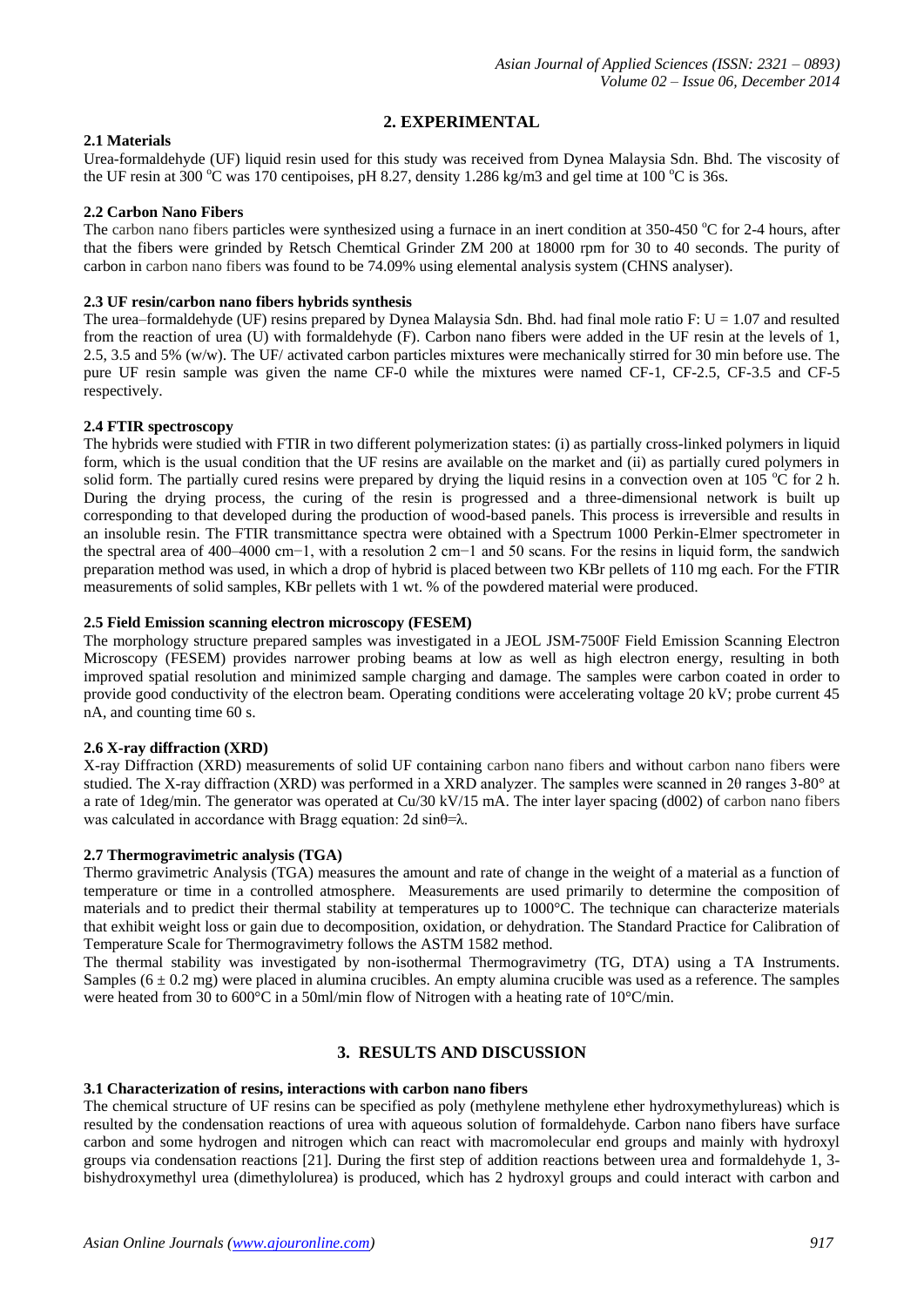making C–OH stretching mode. In order to verify this during the formation of UF/carbon nano fibers hybrids all samples were studied with FTIR spectroscopy and the recorded spectra are shown in Fig. 1.



Fig. 1. FTIR transmittance spectra of CF-0, CF-1, CF-2.5, CF-3.5 and CF-5.

The multiple and broad peaks on the CF-0 resin's spectra are mainly due to the entanglement of the polymer structure. In the spectrum of the liquid UF resin, the broad peak around 3350–3450 cm−1 can be attributed to the hydrogen bonded O–H and N–H. The C–OH stretching mode and the bending mode can be found at 3447 cm-1 and 1509 cm-1, respectively. The peak occurs at 1161 cm-1 is characteristics of C–O is stretching in lactonic, alcoholic groups and carboxylate moieties [22] In the area of 1600–1650 cm−1 multiple and some overlapped peaks appear in the spectrum of pure UF resin. These peaks are assigned to the C O stretching of amide I and II, as well as the –N–H scissors of amide I. The overlapped peaks at the area 1500–1600 cm−1 are attributed to –N–H bending vibrations of amide II. The multiple peaks at 1460–1470 cm−1 may be attributed to C–H bending vibrations of CH2–N group, while the small peaks at the area of 1320–1450 cm−1 can be assigned to stretching C–N vibrations of amide I and II, while it has also been assigned to C–H stretching and –O–H bending vibrations of alcohol [23]. The strong but broad peak at 1250 cm−1 is assigned to C–N stretching vibrations of amide II [24]. The 1162 cm−1 peak is attributed to both the asymmetric stretch of N–CH2– N and the asymmetric stretch of –C–O–C– of ether linkages [25]. The FTIR spectra of UF and UF/CF resins are shown in Table 1.

| <b>Chemical Assignment</b>                                      |                              | UF and UF/CF resins |         |         |         |  |
|-----------------------------------------------------------------|------------------------------|---------------------|---------|---------|---------|--|
|                                                                 | Wavenumbers/cm <sup>-1</sup> |                     |         |         |         |  |
|                                                                 | $CF-0$                       | CF-1                | CF-2.5  | CF-3.5  | CF-5    |  |
| (NH) 2° amine and OH                                            | 3447.34                      | 3446.99             | 3447.98 | 3447.97 | 3447.98 |  |
| $(C=O)$ in $-CONH2$ (amide I)                                   | 1648.01                      | 1639.08             | 1647.98 | 1647.99 | 1640.75 |  |
| (NH) in NH-CO in 2° amine (amide II)                            | 1508.56                      | 1509                | 1509.06 | 1509.08 | 1509.10 |  |
| CH- deformation; asymmetric in -CH3-and<br>$-CH2-$              | 1459.30                      | 1459.10             | 1459.11 | 1462.92 | 1462.92 |  |
| (CH) in CH <sub>2</sub> CH <sub>2</sub> OHN-CH <sub>2</sub> -N) | 1384.42                      | 1384.40             | 1384 45 | 1384.43 | 1384.34 |  |
| $(C-C-O)$                                                       | 1247.92                      | 1249.12             | 1248.11 | 1249.12 | 1250.85 |  |
| $(N-CH2-N)$ , $V(C-O-C)$ of ether linkage                       | 1115.66                      | 1161.92             | 1161.14 | 1162.69 | 1162.69 |  |
| $(H-N-H-CH_2-CH_3)$ 1 <sup>o</sup> amine                        | 1032.19                      | 1031.66             | 1032.67 | 1033.67 | 1034.17 |  |
| $(-CH)$                                                         | 609.76                       | 608.39              | 608.23  | 608.61  | 608.61  |  |

Table 1. FTIR peaks observed for UF resin and UF/CF resins.

The spectrum of UF/activated carbon particles resins shows a strong absorption band between at 3446-3448 cm-1 region and 3421 cm-1 for pure sample. These are the characteristics absorption bands of hydrogen bonded N-H of – NH2, formed due to the methylenization reaction happen during cross-linking [24].

The strong absorption band is observed in the spectra, near 1648, 1639,1647, 1647 and 1640 cm-1 for CF-0, CF-1, CF-2.5, CF-3 and CF-5 respectively, assigned to the stretching C=0 (amide-I) in –CONH2 group. The very strong absorption bands around 1508.56, 1509, 1509.08 and 1509.10 for CF-0, CF-1, CF-2.5, CF-3 and CF-5 respectively, it may be due to –NH (amide II) is assigned. The stretching vibrations around 1350-1400 cm-1 for resin samples, represent by the C-H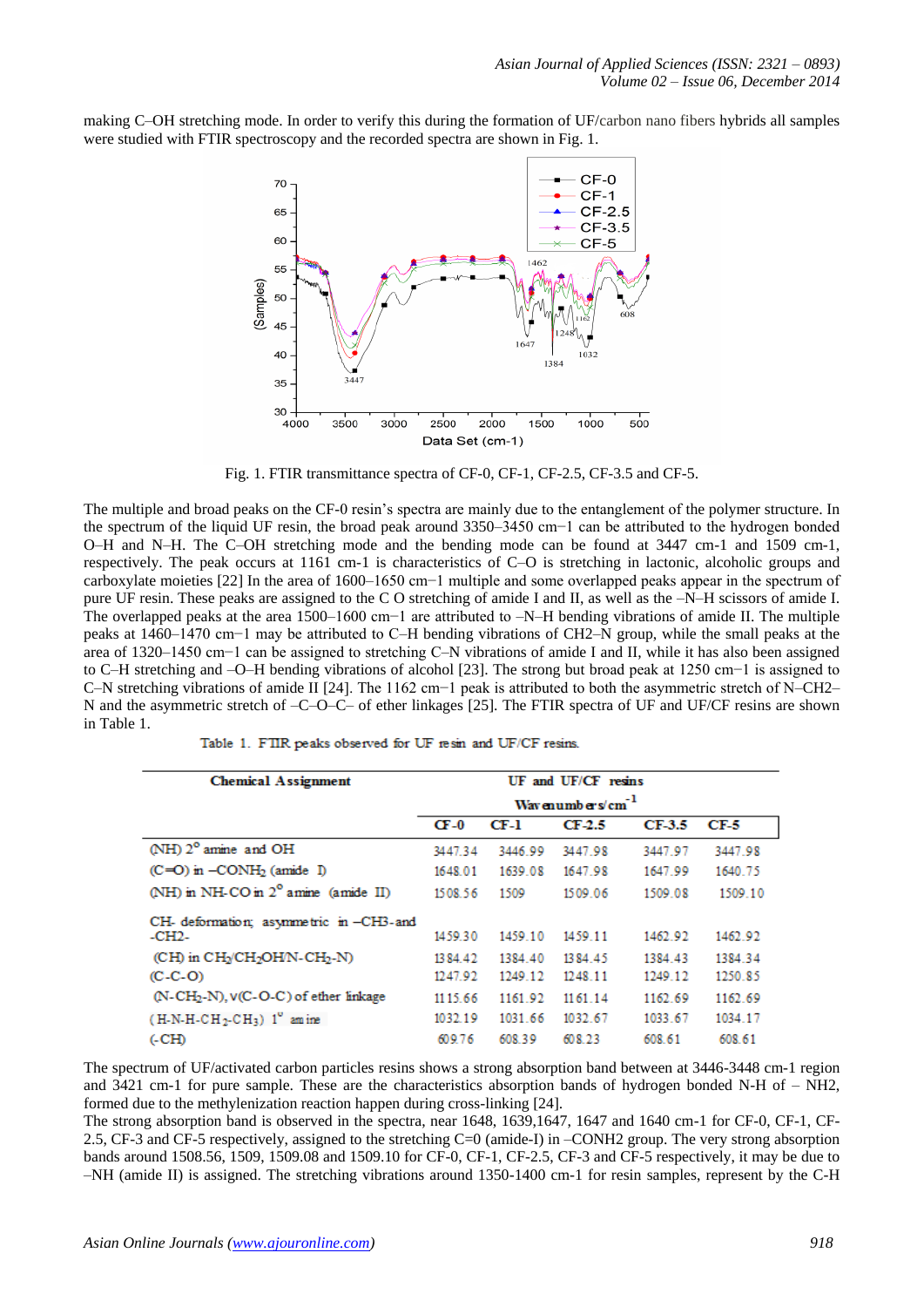bending mode in CH2/CH2OH/N-CH2-N. The intermediate absorption band in the around 1115-1162cm-1 may appear due to stretching vibrations of –N-CH2-N- group of the ether linkage. The weak absorption bands near 608-609 cm-1 ascribed the –CH bending mode.

#### **3.2 X-ray diffraction (XRD)**

The powder X-ray diffraction profiles of all studied hybrids in solid form, as well as UF are presented in Fig. 2.



Fig. 2. XRD pattern of UF containing different ratios of carbon nano fibers.

The XRD patterns of all samples, confirm the fact that all the resins are mainly amorphous with a small degree of order, while the presence of carbon nano fibers cannot change the appearance of the patterns. Only in CF-1 and UF-3.5 patterns, the peak at 22° seems to be slightly broader than in UF-0, which can be due to the presence of carbon nano fibers and the higher degree of amorphisation of the material. These show that they all contain disordered graphite micro crystallites, with inter crystallite and intra crystallite voids forming the pores. In fact, sharp narrow diffraction peaks show crystalline structures, while the broad peak is an amorphous structure. XRD pattern of UF containing different ratios of carbon nano fibers indicate that changes in the network structure occurred in the amorphous region of the UF resin.

#### **3.3 Field Emission Scanning Electron Microscopy (FESEM) Analysis**

The surface morphology of the resins was studied with FESEM. All the pictures were taken with 8000× magnification. In the case of the resins, some characteristic microphotographs of the samples CF-0, CF-1, CF-2.5 and UF-5 are presented in Fig. 3.



Fig. 3. FESEM microphotographs of (a) CF-0, (b) CF-1, (c) CF-2.5 and (d) CF-5 samples.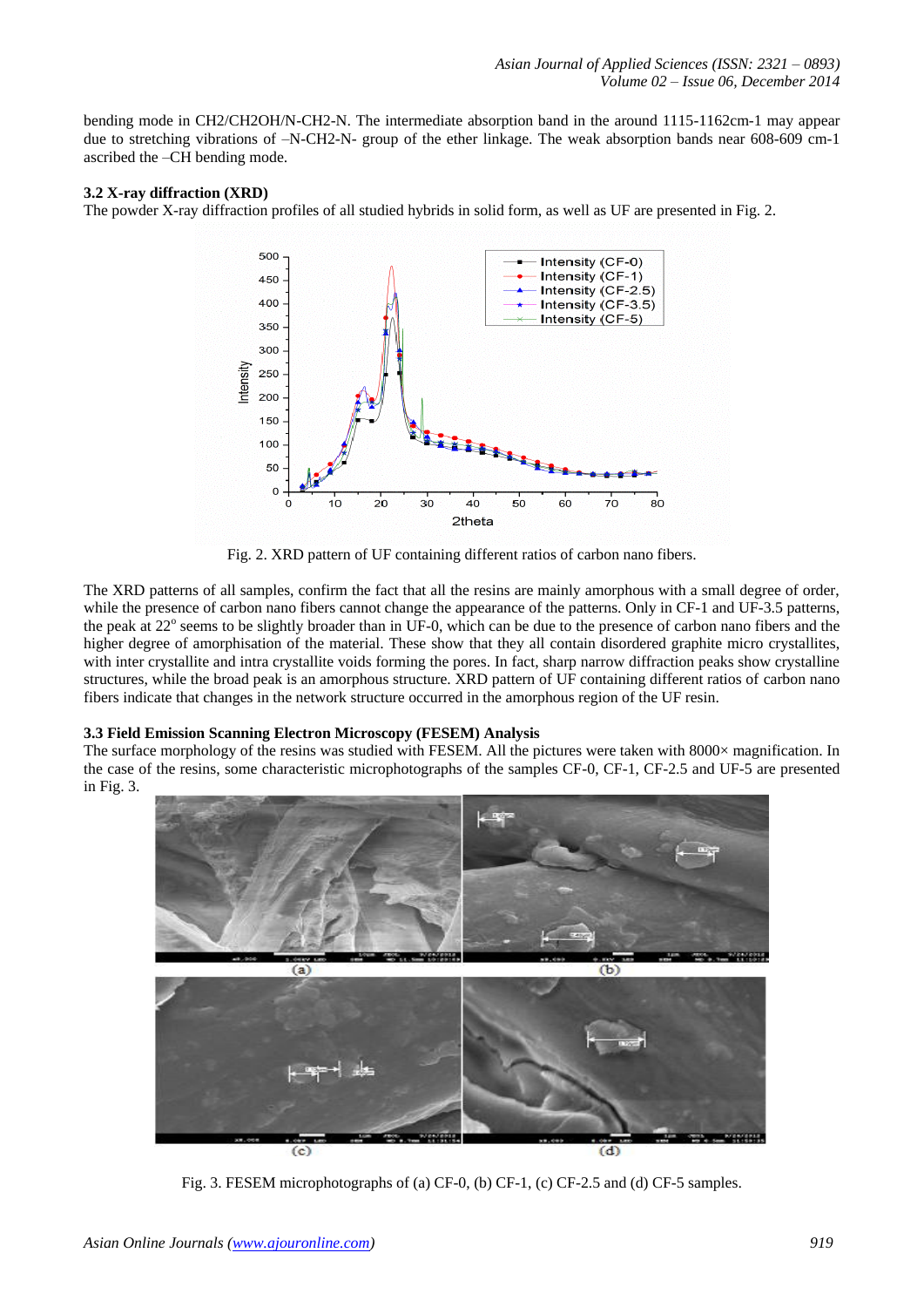These pictures show that as the carbon nano fibers concentration increases, greater number of small bright areas appear on the samples. These micrographs on comparison clearly show the difference in the morphology of the polymer composites when compared with the morphology of the CF-0, CF-1, CF-2.5 and CF-5 (Figures 3a-3d). It is shown that when UF resin matrix is reinforced with the different loadings of carbon nano fibers, some morphological changes take place depending upon the bonding between the varying loading of fibre and the UF resin. In case of lower carbon nano fibers loading (1 or 2.5%) when the content of polymeric resin being higher there is lower bonding between the matrix and the reinforcement.

#### **3.4 Effect of carbon nano fibers on the thermal stability of the resins**

Carbon fibers when added in a polymer matrix have as result to enhance the thermal stability of different polymers [18]. This was also expected in the present study and in order to evaluate this thermogravimetric analysis was used. In Fig. 4 the TG curves for all samples are presented, revealing that the addition of carbon nano fibers to the UF resin affects little to its thermal stability.



Fig.4. TG curves of all samples: (1) CF-0, (2) CF-1, (3) CF-2.5, (4) CF-3.5, and (5) CF-5. Heating rate 10  $^{\circ}$ C/min.

From the TG curves it is clear that the study can be divided into two regions [26]. The first mass loss step that corresponds to 3–4.5% losses in every case occurs for all samples between 50 and 100 °C. This step corresponds to water evaporation of the samples. Slow formaldehyde emissions at temperatures  $100-200$  °C result in small mass losses, in every sample. Above 200  $^{\circ}$ C, the main degradation step is initiated when chain scissions begin and the radicals formed induce the formation of cyclic structures in the polymer chain. This process results in the extensive polymer fragmentation. Degradation of cured resins begins with release of formaldehyde from dimethlene ether groups [25] and the maximum degradation rate happens when the stable methylene ether linkages deconstruct [26]. Comparing the mass loss curves of all samples above 200 °C, it can be seen that the hybrids affect the thermal stability of the resin. The resins with lower carbon nano fibers content have intermediate values between those of CF-1 and UF-2.5, which are in all cases slightly higher than UF-0. However, at higher temperatures, UF resin with carbon nano fibers performed better in thermal stability than without activated carbon particles.

#### **4. CONCLUSIONS**

The ultimate goal of the carbon nano fibers addition was with aim to optimize a stable and also to improve the properties carbon nano fibers/urea formaldehyde resin. The degree, to which this is done, strongly depends on the dispersion of the additive into the resin and the resin–wood adhesion. In this work, it is verified from FTIR spectroscopy that carbon nano fibers can create hydrogen bonds with UF resins. However, this is not effective in order to have a fine dispersion of carbon nano fibers as individual particles in the polymer matrix and some aggregates are also formed. Furthermore, carbon nano fibers as an additive in UF resins was found to affect many of the hybrids' properties, when they can be applied to adhesive based composite. From the TGA graph it is observed that the thermal stability UF based carbon nano fibers, was higher than only UF. The scanning micrographs provided evidence of the smoother surfaces in the UF with carbon nano fibers.